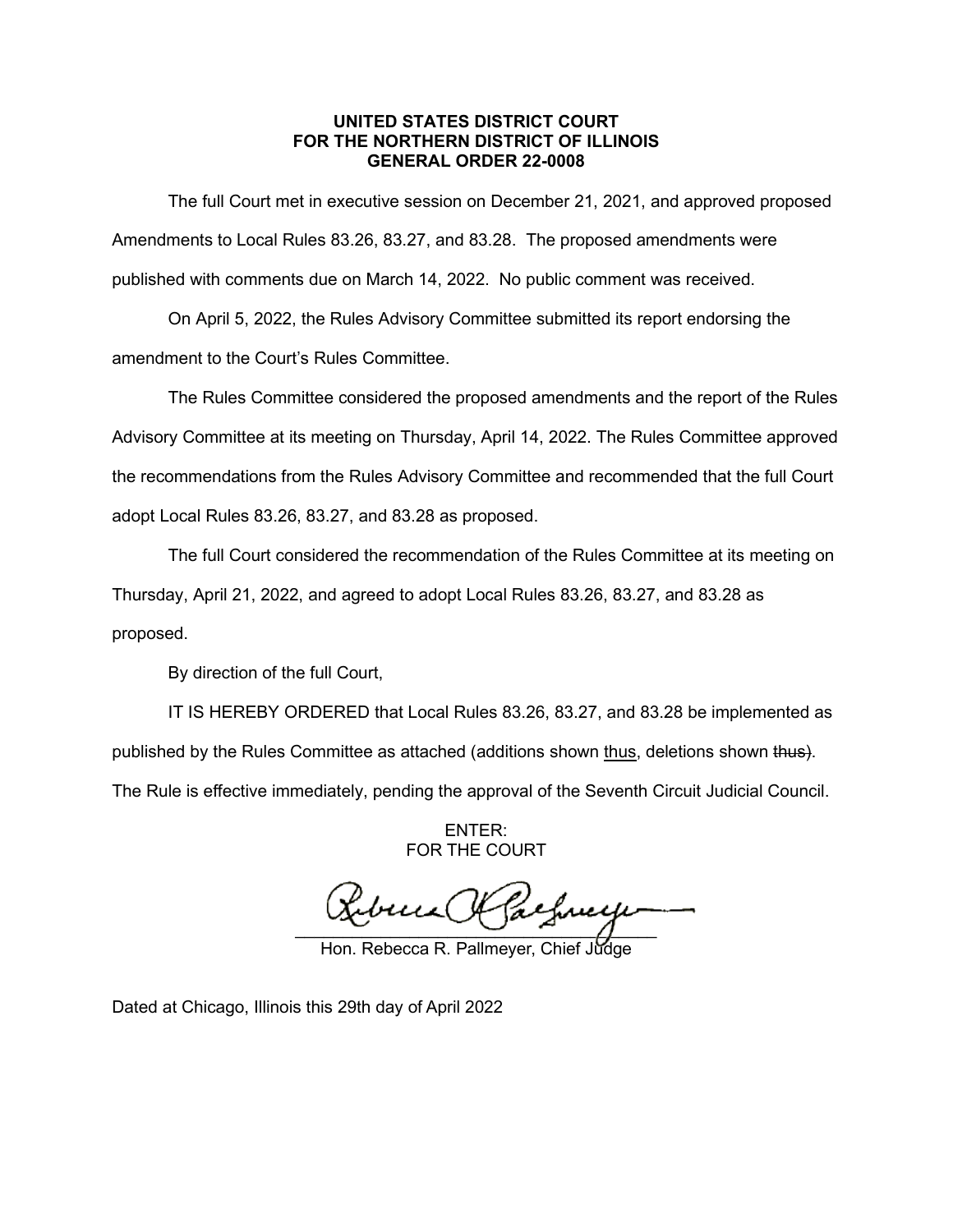## **CLEAN REDLINED VERSION**

## **LR83.26. Discipline of Attorneys Disciplined by Other Courts**

**(a) Duty to Notify**. Any attorney admitted to practice before this Court shall, upon being subjected to public discipline by another court, promptly inform the Clerk of this Court of such action.

**(b) Disciplinary Order as Evidence.** Except as provided in section (e), the final adjudication in another court that an attorney has been guilty of misconduct shall establish conclusively the misconduct for purposes of a disciplinary proceeding in this Court.

**(c) Rule to Show Cause.** Upon the filing of a certified or exemplified copy of a judgment or order demonstrating that an attorney admitted to practice before this court has been disciplined by another court, the Executive Committee shall forthwith enter an order directing that the attorney inform the Committee of any claim by that attorney predicated upon the grounds set forth in section (e) that the imposition of the identical discipline by this Court would be unwarranted and the reasons for such a claim. The order will also provide that the response, if any, is to be filed with the Clerk within 14 days of service. A certified copy of the order and a copy of the judgment or order from the other court will be served on the attorney by certified mailby: (1) certified mail to the attorney's last known address with return receipt requested; (2) shipping services (e.g., UPS/FedEx) with signature required; (3) CM/ECF; or (4) email. Any one of these methods is sufficient to provide notice under this rule.

#### **(c)** .

**(d) Effect of Stay of Imposition of Discipline in Other Court.** In the event the discipline imposed in the other jurisdiction has been stayed, any reciprocal discipline imposed in this Court shall be deferred until such stay expires.

**(e) Imposition of Discipline; Exceptions.** Upon the expiration of 14 days from service of the notice issued pursuant to the provisions of section (b), the Executive Committee shall immediately impose the identical discipline unless the attorney demonstrates, or the Executive Committee finds—

(1) that the procedure before the other court was so lacking in notice or opportunity to be heard as to constitute a deprivation of due process; or

(2) that there was such a infirmity of proof establishing the misconduct as to give rise to the clear conviction that this Court could not, consistent with its duty, accept as final the conclusion on that subject; or

(3) that the imposition of the same discipline by this Court would result in injustice; or (4) that the misconduct established is deemed by this Court to warrant different discipline.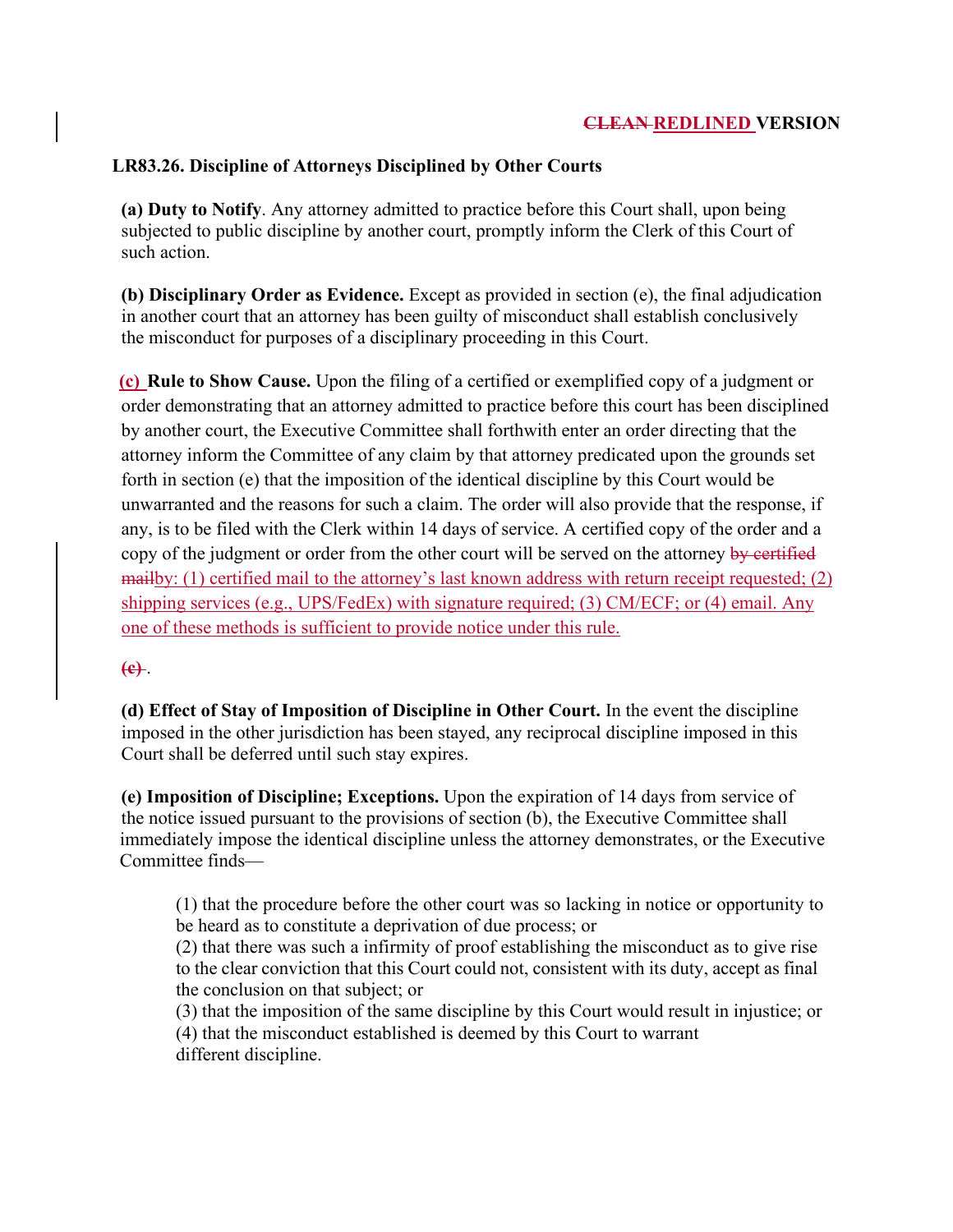If the Executive Committee determines that any of those elements exist, it shall enter such other order as it deems appropriate.

An order imposing suspension or disbarment shall be entered on every docket in the attorney's pending cases. The order shall be sent via certified mail to the attorney's last known address, restricted to addressee only, return receipt requested. An additional copy of the order shall be mailed by first-class mail. A copy shall also be emailed to the attorney's CM/ECF registered email address by: (1) certified mail to the attorney's last known address with return receipt requested; (2) shipping services (e.g., UPS/FedEx) with signature required; (3) CM/ECF; or (4) email. Any one of these methods is sufficient to provide notice under this rule.

> Amended January 30, 2009, December 23, 2016, and September 30, 2019, and December XX, 2021

# **LR83.27. Discipline of Convicted Attorneys**

**(a) Automatic Suspension.** Upon the filing with this Court of a certified copy of a judgment of conviction demonstrating that any attorney admitted to practice before the Court has been convicted of a serious crime in this or another court, the Executive Committee shall enter an order immediately suspending that attorney, until final disposition of a disciplinary proceeding to be commenced upon such conviction. Such order shall be entered regardless of whether the conviction resulted from a plea of guilty or nolo contendere or from a verdict after trial or otherwise, and regardless of the pendency of any appeal. The Clerk shall forthwith mail two copies of the order to the attorney's last known address. One copy shall be sent by certified mail, restricted to addressee only, return receipt requested. The second copy shall be sent by first class mail. A third copy shall be emailed to the attorney's last known email address. shall send the order by: (1) certified mail to the attorney's last known address with return receipt requested; (2) shipping services (e.g., UPS/FedEx) with signature required; (3) CM/ECF; or (4) email. Any one of these methods is sufficient to provide notice under this rule. A copy of the order shall be entered on every docket in the attorney's pending cases. During any such period of suspension, the Clerk's Office will provide the party with Notices of Docket Activity in the case until such time as the suspension is terminated or another attorney appears on behalf of the client. Upon good cause shown, the Executive Committee may set aside such order when it appears in the interest of justice to do so.

**(b) Judgment of Conviction as Evidence.** A certified copy of a judgment of conviction of any attorney for any crime shall be conclusive evidence of the commission of that crime in any disciplinary proceeding instituted against that attorney based upon the conviction.

**(c) Executive Committee to Institute Disciplinary Proceedings.** Upon the filing of a certified copy of a judgment of conviction of an attorney for a serious crime, the Executive Committee shall, in addition to suspending that attorney in accordance with the provisions of this rule, institute a disciplinary proceeding in which the sole issue to be determined shall be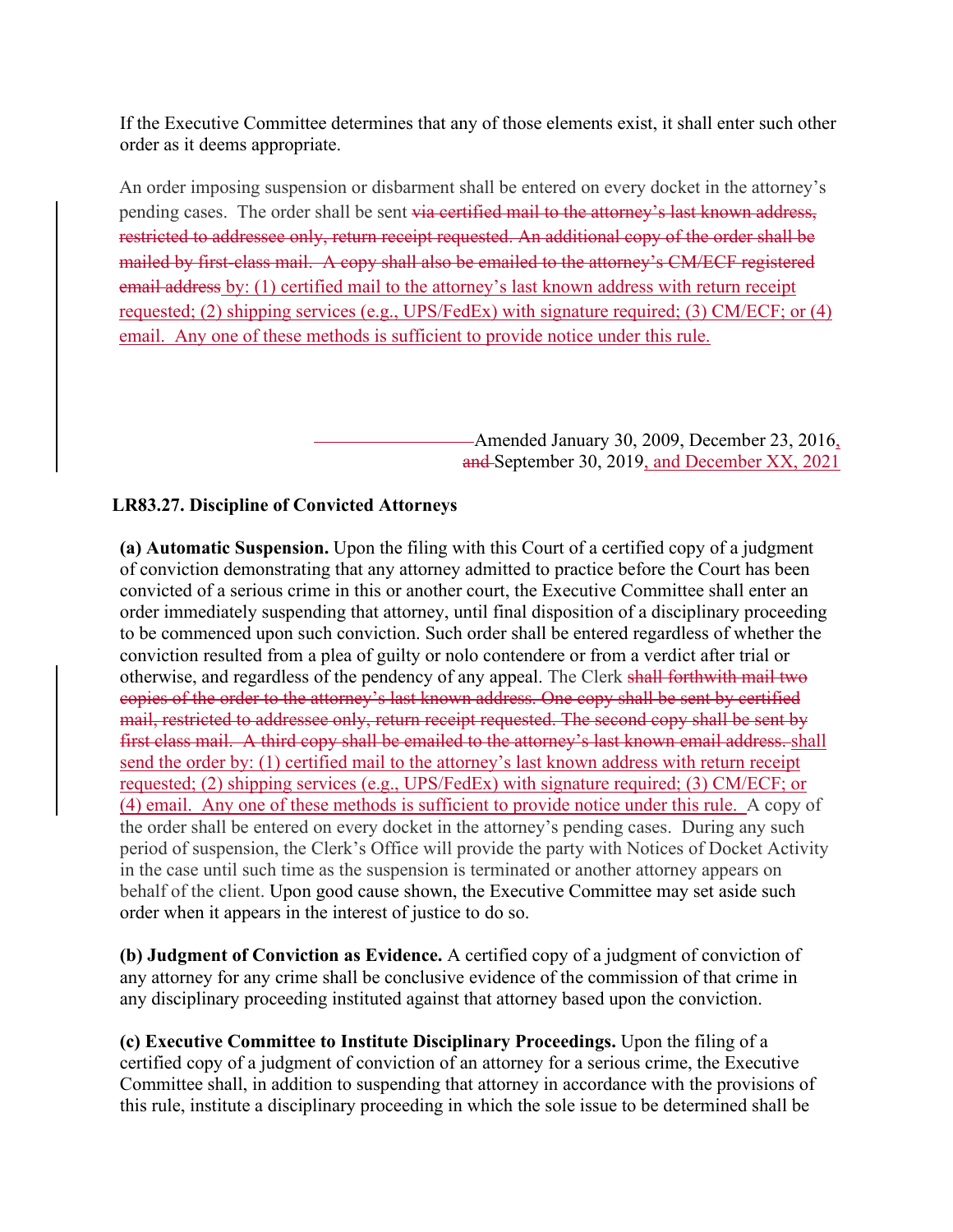the extent of the final discipline to be imposed as a result of the conduct resulting in the conviction. Each disciplinary proceeding so instituted will not be concluded until all appeals from the conviction are concluded.

**(d) Proceedings Where Attorney Convicted of Other Than Serious Crime.** Upon the filing of a certified copy of a judgment of conviction of an attorney for a crime not constituting a serious crime, the Executive Committee may, in its discretion, initiate a disciplinary proceeding.

**(e) Reinstatement where Conviction Reversed.** An attorney suspended pursuant to section (a) will be reinstated immediately upon the filing of a certificate demonstrating that the underlying conviction of a serious crime has been reversed, but the reinstatement will not terminate any disciplinary proceeding then pending against the attorney. The disposition of such proceeding shall be determined by the Executive Committee on the basis of all available evidence pertaining to both guilt and the extent of discipline to be imposed.

**(f) Duty to File Notification of Party Contact Information form.** Where a suspended or disbarred attorney mandatorily withdraws from representing a party in a case and no other attorney has an active appearance on the docket for that party, the form Notification of Party Contact Information must be electronically filed as an attachment to the motion to withdraw.

> -Amended December 23, 2016, -and September 30, 2019, and December xx, 2021

# **LR83.28. Discipline of Attorneys for Misconduct**

**(a) Complaint of Misconduct**. Any complaint of misconduct shall be filed with the chief judge. The complaint may be in the form of a letter. The chief judge shall refer it to the Executive Committee for consideration and appropriate action.

**(b) Action by Executive Committee.** On receipt of a complaint of misconduct, the Committee may forward a copy to the attorney and ask for a response within a time set by the Committee. On the basis of the complaint of misconduct and any response, the Committee may—

(1) determine that the complaint merits no further action, or

(2) direct that formal disciplinary proceedings be commenced, or

(3) take such other action as the Committee deems appropriate, including the assignment of an attorney pursuant to LR83.29.

**(c) Statement of Charges; Service.** To initiate formal disciplinary proceedings based on allegations of misconduct, the Executive Committee shall issue a statement of charges. In addition to setting forth the charges, the statement of charges shall include an order requiring the attorney to show cause, within 14 days after service, why the attorney should not be disciplined.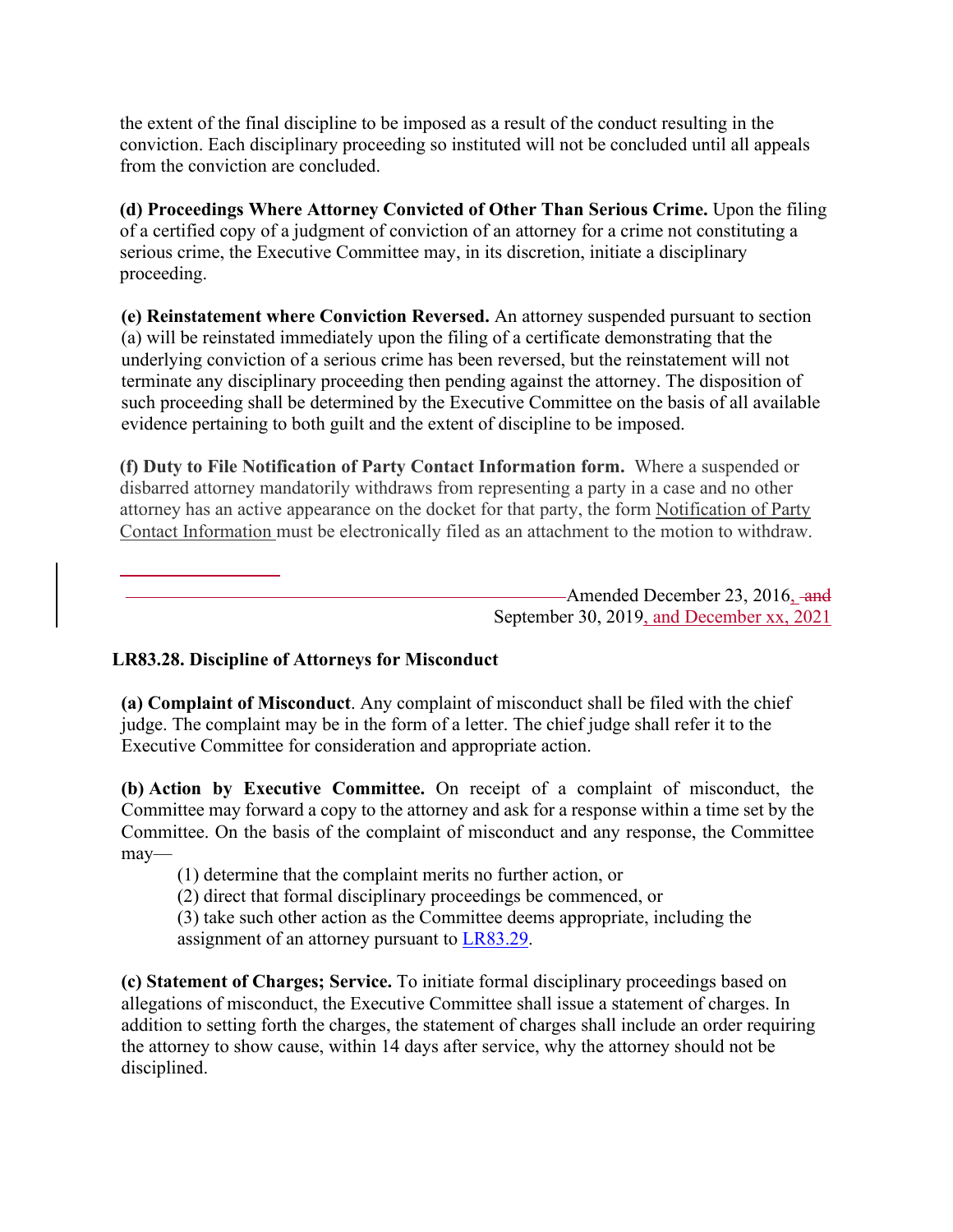Upon issuance of the statement of charges, the Clerk shall forthwith mail two copies to the attorney's last known address. One copy shall be mailed by certified mail, restricted to addressee only, return receipt requested. The other copy shall be mailed by first class mail.send the statement of charges by: (1) certified mail to the attorney's last known address with return receipt requested; (2) shipping services (e.g., UPS/FedEx) with signature required; (3) CM/ECF; or (4) email. Any one of these methods is sufficient to provide notice under this rule. If the statement is returned as undeliverable, the Clerk shall so notify the Executive Committee. The Executive Committee may direct that further attempts at service be made, either personal service by a private process server or by the United States marshal, or by publication. Personal service shall be accomplished in the manner provided by [Fed.R.Civ.P.](https://www.law.cornell.edu/rules/frcp/rule_5) [5\(b\) f](https://www.law.cornell.edu/rules/frcp/rule_5)or service other than by mail.

Service by publication shall be accomplished by publishing a copy of the rule to show cause portion of the statement in accordance with the provisions of  $LRS3.3$ . Except as otherwise directed by the Executive Committee, the division of the Court in which the notice is to be published will be as follows:

(1) where the last known address of the attorney is located in the District, the division in which the address is located; or,

(2) where no address is known or the last known address is outside of the District, the Eastern Division.

**(d) Answer; Declaration.** The attorney shall file, with the answer to the statement of charges, a declaration identifying all courts before which the attorney is admitted to practice. The form of the declaration shall be established by the Executive Committee.

**(e) Assignment to Individual Judge.** Following the filing of the answer to the statement of charges, if the Executive Committee determines that an evidentiary hearing is required, the proceeding shall be assigned by lot for a prompt hearing before a judge of this Court. The assigned judge shall not be one who was a member of the Executive Committee that determined that an evidentiary hearing was required. The decision of the assigned judge shall be final.

**(f) Disbarment on Consent.** Any attorney admitted to practice before this Court who is the subject of an investigation into, or a pending proceeding involving, allegations of misconduct may consent to disbarment, but only by delivering a declaration stating that the attorney desires to consent to disbarment and that:

(1) the attorney's consent is freely and voluntarily rendered;

(2) the attorney is not being subjected to coercion or duress;

(3) the attorney is fully aware of the implications of so consenting;

(4) the attorney is aware that there is presently pending an investigation or

proceeding involving allegations that there exist grounds for the attorney's

discipline, the nature of which the attorney shall specifically set forth; and

(5) the attorney acknowledges that the material facts so alleged are true.

Upon receipt of the required declaration, the Executive Committee shall enter an order disbarring the attorney. The order of disbarment on consent shall be a matter of public record.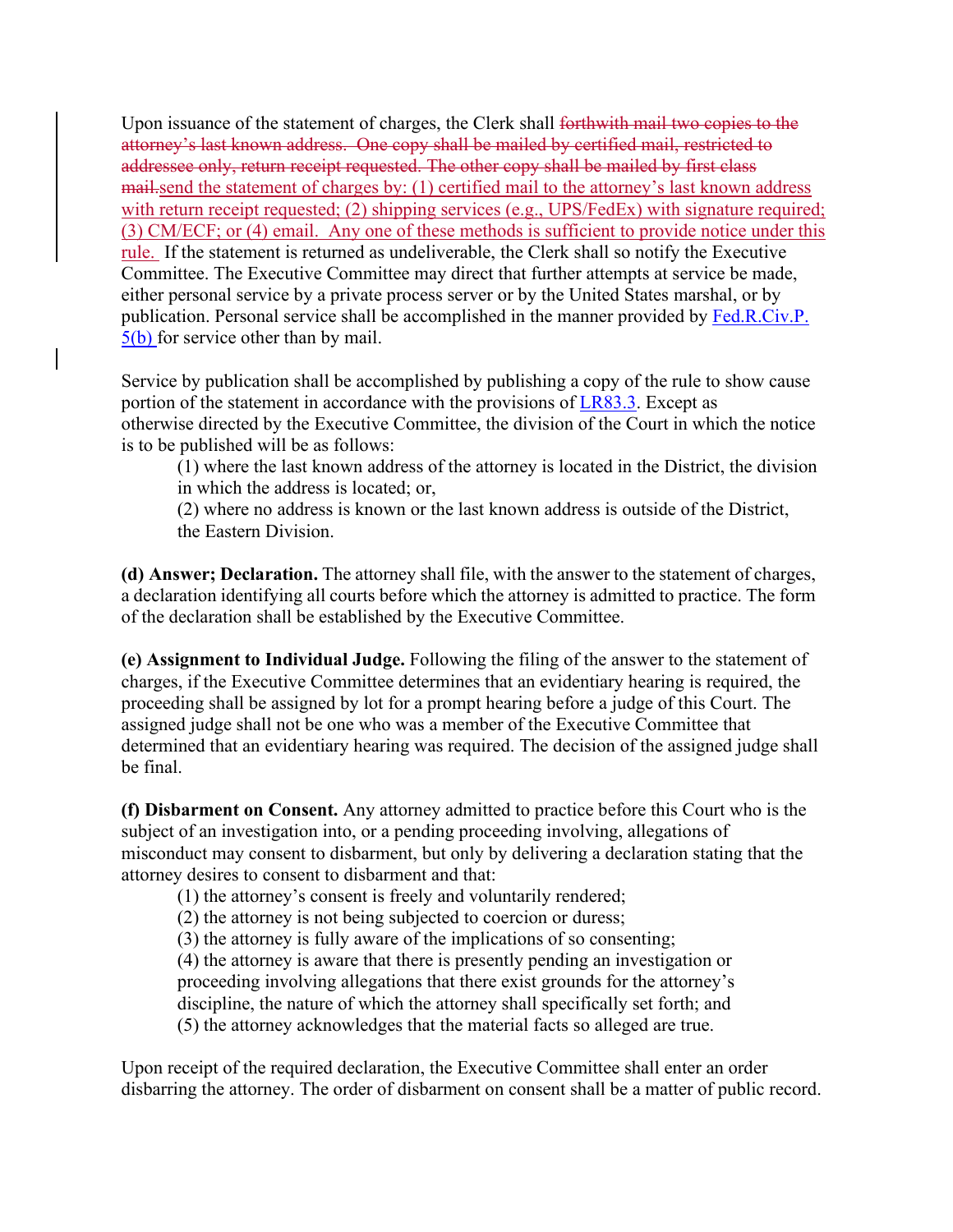However, the declaration shall not be publicly disclosed or made available for use in any other proceeding except where the Executive Committee orders such release after finding it to be required in the interests of justice.

An order imposing suspension or disbarment shall be entered on every docket in the attorney's pending cases. A copy of the order will be served on the attorney by certified mail, sent to the attorney's last known address, restricted to addressee only, return receipt requested. An additional copy of the order shall be mailed by first-class mail. A copy shall also be emailed to the attorney's CM/ECF registered email address shall be sent by: (1) certified mail to the attorney's last known address with return receipt requested; (2) shipping services (e.g., UPS/FedEx) with signature required; (3) CM/ECF; or (4) email. Any one of these methods is sufficient to provide notice under this rule.

> Amended May 24, 2013, December 23, 2016, and September 19, 2019, and December XX, 2021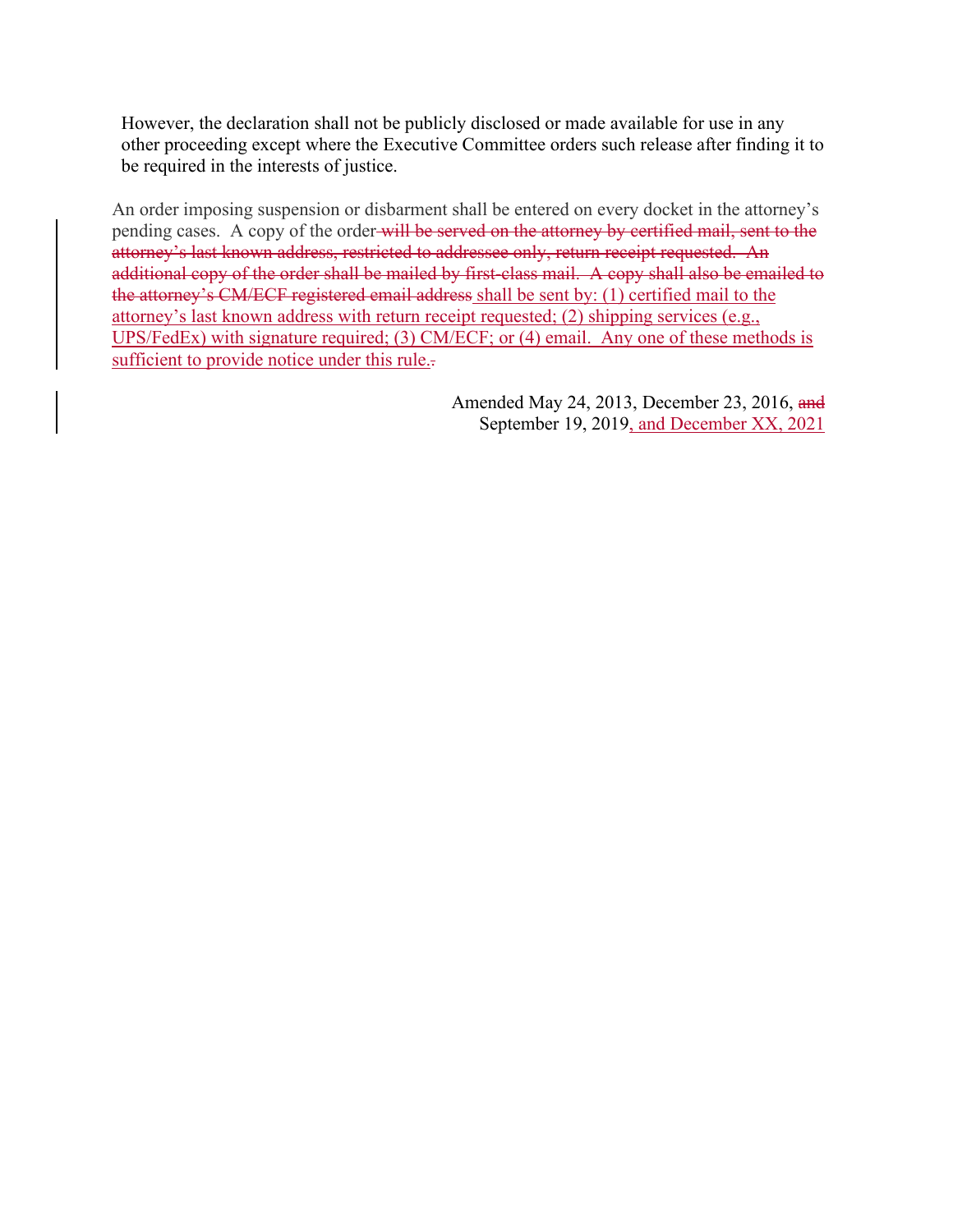### **CLEAN VERSION**

#### **LR83.26. Discipline of Attorneys Disciplined by Other Courts**

**(a) Duty to Notify**. Any attorney admitted to practice before this Court shall, upon being subjected to public discipline by another court, promptly inform the Clerk of this Court of such action.

**(b) Disciplinary Order as Evidence.** Except as provided in section (e), the final adjudication in another court that an attorney has been guilty of misconduct shall establish conclusively the misconduct for purposes of a disciplinary proceeding in this Court.

**(c) Rule to Show Cause.** Upon the filing of a certified or exemplified copy of a judgment or order demonstrating that an attorney admitted to practice before this court has been disciplined by another court, the Executive Committee shall forthwith enter an order directing that the attorney inform the Committee of any claim by that attorney predicated upon the grounds set forth in section (e) that the imposition of the identical discipline by this Court would be unwarranted and the reasons for such a claim. The order will also provide that the response, if any, is to be filed with the Clerk within 14 days of service. A certified copy of the order and a copy of the judgment or order from the other court will be served on the attorney by: (1) certified mail to the attorney's last known address with return receipt requested; (2) shipping services (e.g., UPS/FedEx) with signature required; (3) CM/ECF; or (4) email. Any one of these methods is sufficient to provide notice under this rule.

**(d)** .**Effect of Stay of Imposition of Discipline in Other Court.** In the event the discipline imposed in the other jurisdiction has been stayed, any reciprocal discipline imposed in this Court shall be deferred until such stay expires.

**(e) Imposition of Discipline; Exceptions.** Upon the expiration of 14 days from service of the notice issued pursuant to the provisions of section (b), the Executive Committee shall immediately impose the identical discipline unless the attorney demonstrates, or the Executive Committee finds—

(1) that the procedure before the other court was so lacking in notice or opportunity to be heard as to constitute a deprivation of due process; or

(2) that there was such a infirmity of proof establishing the misconduct as to give rise to the clear conviction that this Court could not, consistent with its duty, accept as final the conclusion on that subject; or

(3) that the imposition of the same discipline by this Court would result in injustice; or

(4) that the misconduct established is deemed by this Court to warrant different discipline.

If the Executive Committee determines that any of those elements exist, it shall enter such other order as it deems appropriate.

An order imposing suspension or disbarment shall be entered on every docket in the attorney's pending cases. The order shall be sent by: (1) certified mail to the attorney's last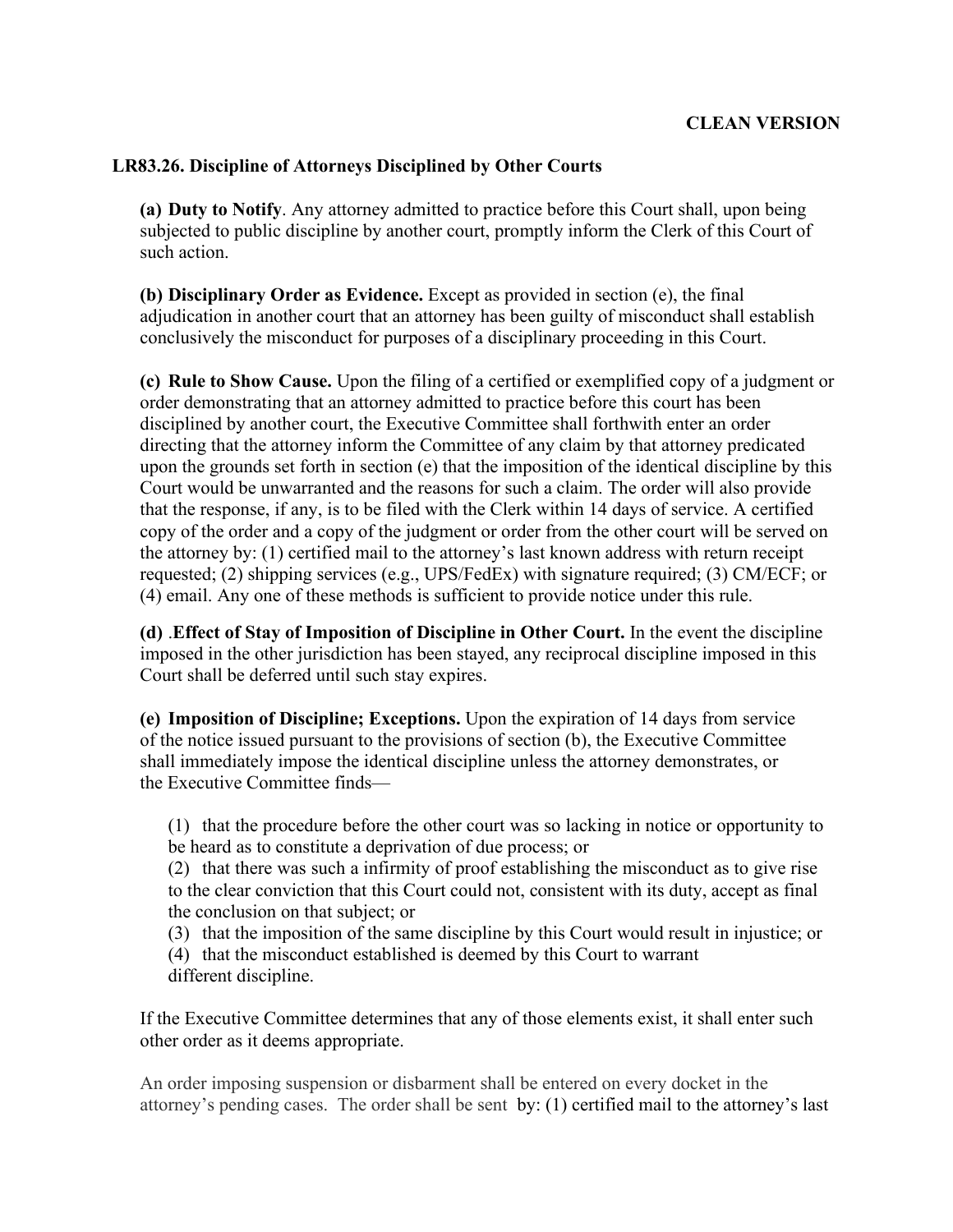known address with return receipt requested; (2) shipping services (e.g., UPS/FedEx) with signature required; (3) CM/ECF; or (4) email. Any one of these methods is sufficient to provide notice under this rule.

> Amended January 30, 2009, December 23, 2016, September 30, 2019, and April 21, 2022

### **LR83.27. Discipline of Convicted Attorneys**

**(a) Automatic Suspension.** Upon the filing with this Court of a certified copy of a judgment of conviction demonstrating that any attorney admitted to practice before the Court has been convicted of a serious crime in this or another court, the Executive Committee shall enter an order immediately suspending that attorney, until final disposition of a disciplinary proceeding to be commenced upon such conviction. Such order shall be entered regardless of whether the conviction resulted from a plea of guilty or nolo contendere or from a verdict after trial or otherwise, and regardless of the pendency of any appeal. The Clerk shall send the order by: (1) certified mail to the attorney's last known address with return receipt requested; (2) shipping services (e.g., UPS/FedEx) with signature required; (3) CM/ECF; or (4) email. Any one of these methods is sufficient to provide notice under this rule. A copy of the order shall be entered on every docket in the attorney's pending cases. During any such period of suspension, the Clerk's Office will provide the party with Notices of Docket Activity in the case until such time as the suspension is terminated or another attorney appears on behalf of the client. Upon good cause shown, the Executive Committee may set aside such order when it appears in the interest of justice to do so.

**(b) Judgment of Conviction as Evidence.** A certified copy of a judgment of conviction of any attorney for any crime shall be conclusive evidence of the commission of that crime in any disciplinary proceeding instituted against that attorney based upon the conviction.

**(c) Executive Committee to Institute Disciplinary Proceedings.** Upon the filing of a certified copy of a judgment of conviction of an attorney for a serious crime, the Executive Committee shall, in addition to suspending that attorney in accordance with the provisions of this rule, institute a disciplinary proceeding in which the sole issue to be determined shall be the extent of the final discipline to be imposed as a result of the conduct resulting in the conviction. Each disciplinary proceeding so instituted will not be concluded until all appeals from the conviction are concluded.

**(d) Proceedings Where Attorney Convicted of Other Than Serious Crime.** Upon the filing of a certified copy of a judgment of conviction of an attorney for a crime not constituting a serious crime, the Executive Committee may, in its discretion, initiate a disciplinary proceeding.

**(e) Reinstatement where Conviction Reversed.** An attorney suspended pursuant to section (a) will be reinstated immediately upon the filing of a certificate demonstrating that the underlying conviction of a serious crime has been reversed, but the reinstatement will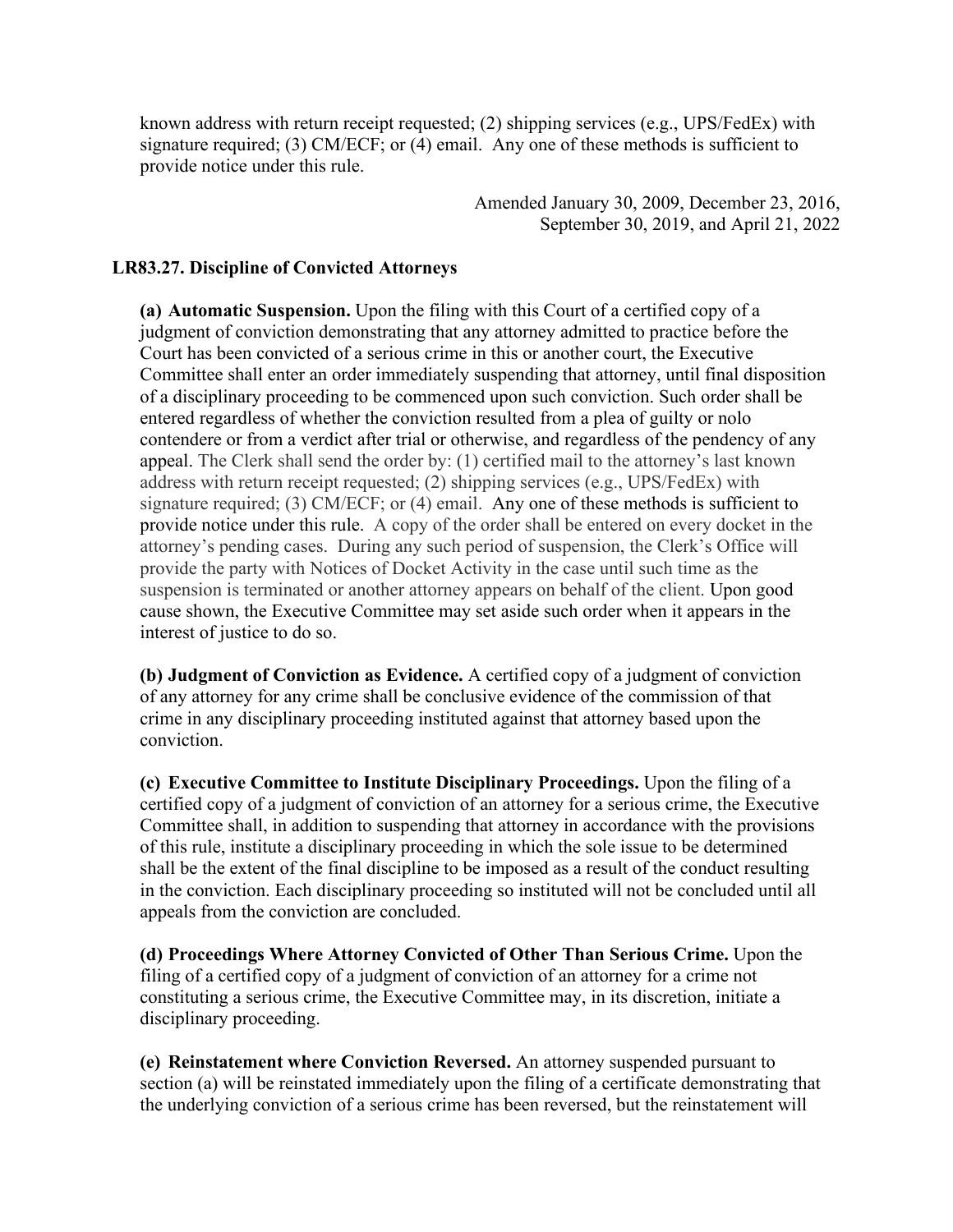not terminate any disciplinary proceeding then pending against the attorney. The disposition of such proceeding shall be determined by the Executive Committee on the basis of all available evidence pertaining to both guilt and the extent of discipline to be imposed.

**(f) Duty to File Notification of Party Contact Information form.** Where a suspended or disbarred attorney mandatorily withdraws from representing a party in a case and no other attorney has an active appearance on the docket for that party, the form Notification of Party Contact Information must be electronically filed as an attachment to the motion to withdraw.

Amended December 23, 2016, September 30, 2019, and April 21, 2022

### **LR83.28. Discipline of Attorneys for Misconduct**

**(a) Complaint of Misconduct**. Any complaint of misconduct shall be filed with the chief judge. The complaint may be in the form of a letter. The chief judge shall refer it to the Executive Committee for consideration and appropriate action.

**(b) Action by Executive Committee.** On receipt of a complaint of misconduct, the Committee may forward a copy to the attorney and ask for a response within a time set by the Committee. On the basis of the complaint of misconduct and any response, the Committee may—

- (1) determine that the complaint merits no further action, or
- (2) direct that formal disciplinary proceedings be commenced, or

(3) take such other action as the Committee deems appropriate, including the assignment of an attorney pursuant to LR83.29.

**(c) Statement of Charges; Service.** To initiate formal disciplinary proceedings based on allegations of misconduct, the Executive Committee shall issue a statement of charges. In addition to setting forth the charges, the statement of charges shall include an order requiring the attorney to show cause, within 14 days after service, why the attorney should not be disciplined.

Upon issuance of the statement of charges, the Clerk shall send the statement of charges by: (1) certified mail to the attorney's last known address with return receipt requested; (2) shipping services (e.g., UPS/FedEx) with signature required; (3) CM/ECF; or (4) email. Any one of these methods is sufficient to provide notice under this rule. If the statement is returned as undeliverable, the Clerk shall so notify the Executive Committee. The Executive Committee may direct that further attempts at service be made, either personal service by a private process server or by the United States marshal, or by publication. Personal service shall be accomplished in the manner provided by [Fed.R.Civ.P. 5\(b\) f](https://www.law.cornell.edu/rules/frcp/rule_5)or service other than by mail.

Service by publication shall be accomplished by publishing a copy of the rule to show cause portion of the statement in accordance with the provisions of LR83.3. Except as otherwise